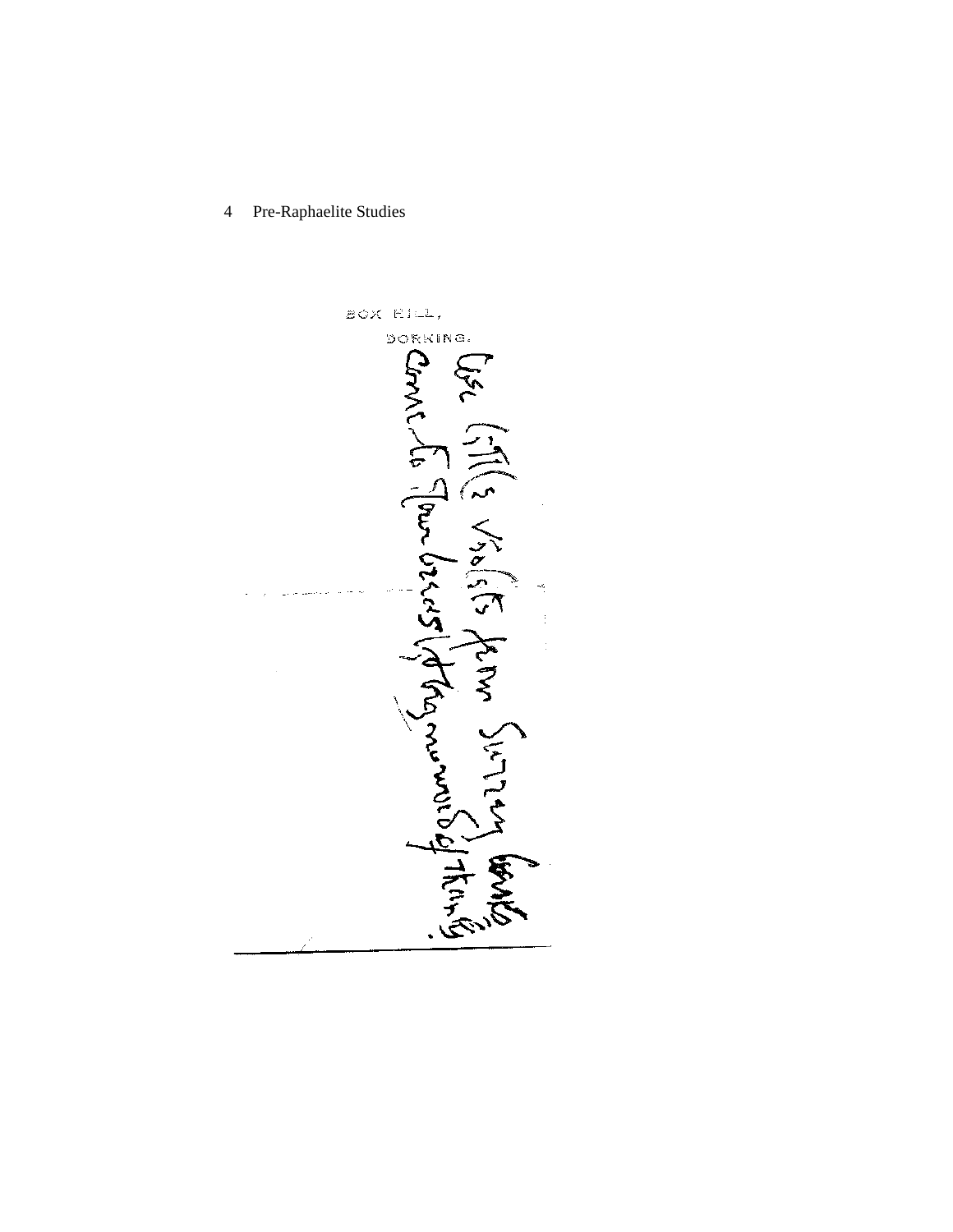# A POSY OF VIOLETS: AN UNPUBLISHED POEM BY GEORGE MEREDITH

# David Latham

*Musings from the Editor's Desk*

Finding an old manuscript of an unpublished poem by a Pre-Raphaelite author is always exciting, even when the poem is a mere couplet of verse, a couplet by George Meredith that reads more like a brief draft for a letter he may have sent in the post to a friend. The verse is written down the side of letterhead stationery hastily cut in half, the half measuring approximately 7 inches by 3 3/8 inches, as if Meredith had cut several leaves of stationery in half for just this kind of scribbled draft, composing a few lines of verse or a sentence or two of prose intended to be copied to a cleaner draft for reviewing the progress of his composition. Only in this case, the strip is a draft for a whole poem. The letterhead – in an upper-case red font – identifies his home address in Surrey – BOX HILL, DORKING. – where Meredith lived from 1868 until his death in 1909. The verse reads in full:

> We little violets from Surrey banks: Come to your breast, & beg no word of thanks.

Perhaps it is the red letterhead that seduces me into reducing the poem to an autobiographical document, as I cannot help presuming this scribbled scrap reveals a gesture of intimacy by its author. I envision Meredith copying this scrap onto another strip of paper and tucking it with a posy of violets into an envelope addressed to a friend. And next I wonder what occasion may have motivated this verse. Did it serve as a token of appreciation for a friend or as a note of reassurance for a beloved or as the initial gesture of yet another courtship among the many flirtatious affairs Meredith pursued over the years

The Journal of Pre-Raphaelite Studies, 23 (Spring 2014)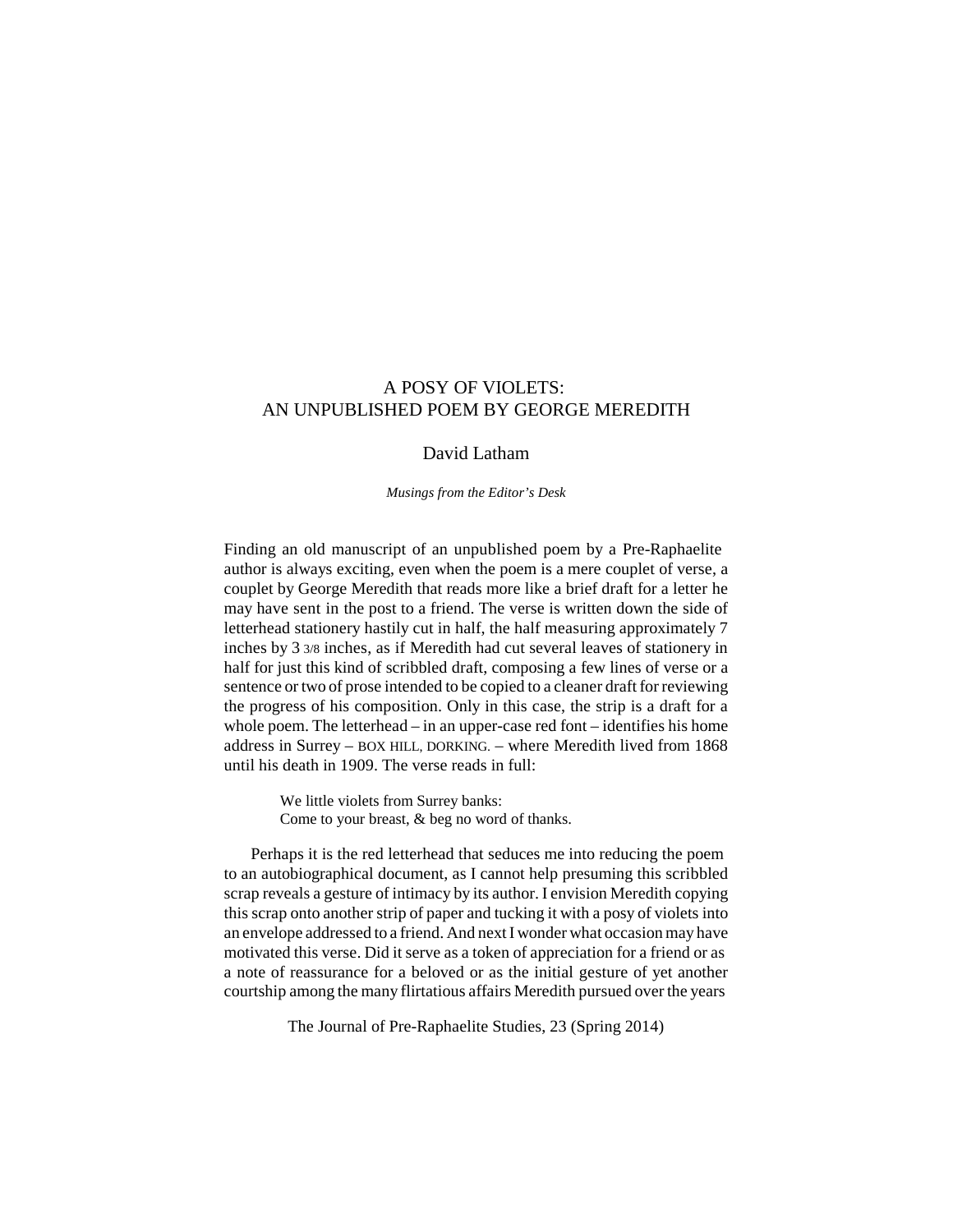#### 6 Pre-Raphaelite Studies

after the death in 1884 of his second wife? Its tone suggests the latter, the posy and the poem complementing each other as an early giftin courtship, a cautious advance before he dares to wax rhapsodic. We can imagine the effect: the posy and the poem provide a symbolic trellising of the earthly reality of nature and the ethereal realm of art. Yet both insist on a child-like innocence. The posy is as modest as the couplet of verse is artless. The former is not a bouquet of cultivated roses but a posy of wild flowers – little violets picked from the local Surrey banks of the River Mole – a touch of beauty found near home; the poem is neither eloquent nor confessional, not a finely crafted lyric, but a rhyming couplet of clumsily scanned verse, self-defined as a simple gesture of sweet innocence intended to be taken lightly.

The verse has none of the mannered diction we associate with Meredith's art. As a poetic description of the natural posy, the artifice of the verse is deliberately undermined by both the simplicity of the diction and the clumsiness of the metre, ostensibly intended to temper the recipient's reaction to the gift. The poem is not the personal expression of a friend but a personified address from the friendly violets; nevertheless, the violets assume the role of little messengers. "We," "your," "breast," "beg": the message is a personal appeal humbly expressed.

Meredith's poetry generally scans with the ease of a polished performance. Not this poem. Though we are reading a draft (with the word "banks" added here as a revision written over an earlier word now reduced to an illegible blot), a draft that Meredith may have revised into a polished couplet, I am guessing that he retained the clumsiness as part of his deliberate effort to appear artless. In his other poems that mention "violets," he sometimes scans the word as a two-syllable trochee (see, for example, "The Lark Ascending," 79) and other times he scans it as a three-syllable dactyl. If he intended to avoid pairing a nine-syllable line with a ten by stretching the word "violets" here into a three-syllable dactyl, then the sequence of three unstressed syllables – "o lets from" – stumbles even more clumsily in contrast with the metre of the second line. The implication that this is not a fussed-over poem contributes to its sincerity.

By fusing the artifice of the *flos campi* biblical tradition<sup>1</sup> with the faerielike flora of common folklore, Meredith continues to control the expression of sentiment, his typically measured balance arising from his preoccupation with documenting our various modes of repression. Compare our couplet of verse with the polished poetry of the following paragraph of prose from his novel, *The Egoist* (1879), whose wild-cherry blossoms displace the violets:

She asked the boy where Mr. Whitford was. Crossjay pointed very secretly in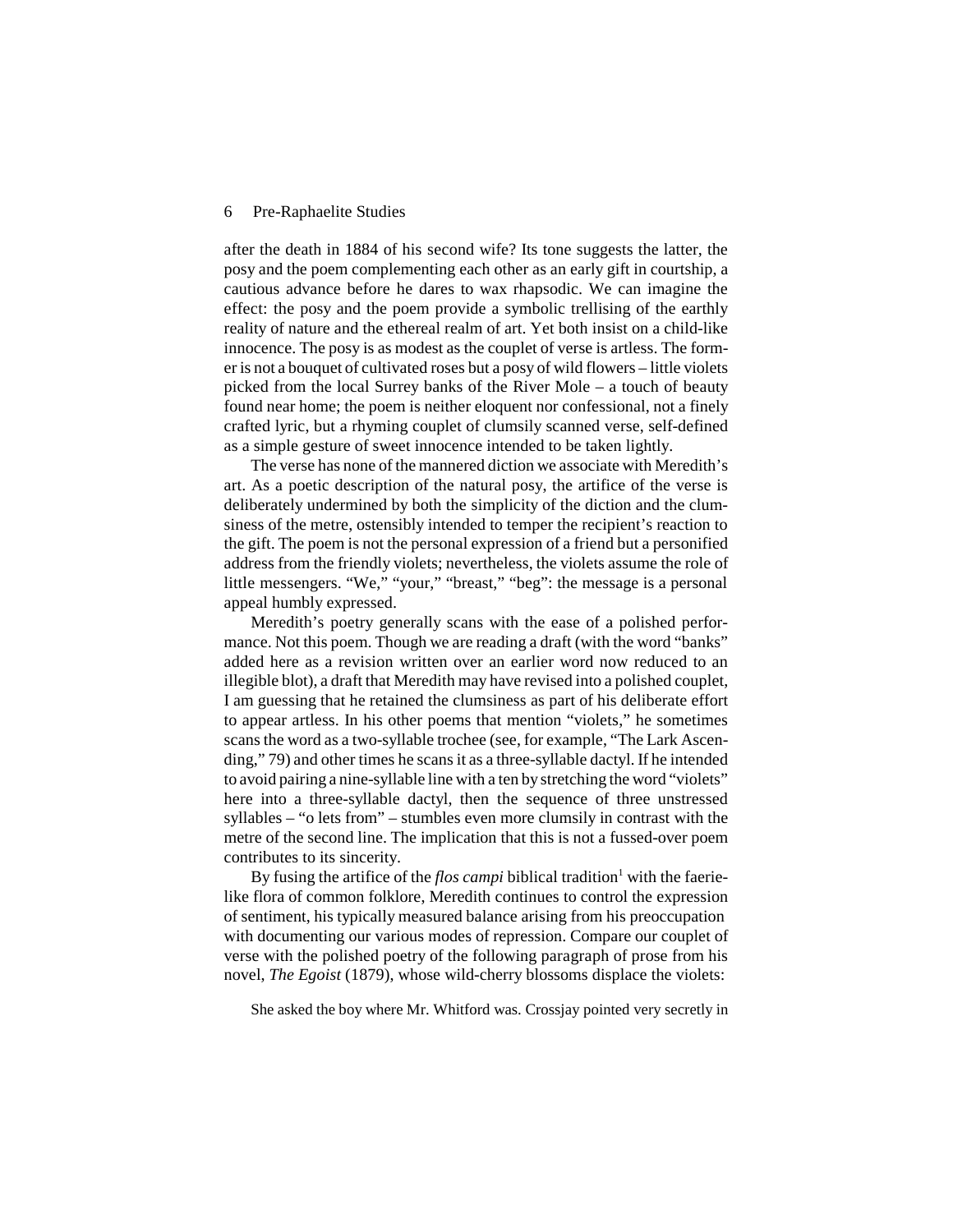### Latham 7

the direction of the double-blossom wild-cherry. Coming within gaze of the stem, she beheld Vernon stretched at length, reading, she supposed; asleep, she discovered: his finger in the leaves of a book; and what book? She had a curiosity to know the title of the book he would read beneath these boughs, and grasping Crossjay's hand fastshe craned her neck, as one timorous of a fall in peeping over chasms, for a glimpse of the page; but immediately, and still with a bent head, she turned her face to where the load of virginal blossom, whiter than summer-cloud on the sky, showered and drooped and clustered so thick asto claim colour and seem, like higher Alpine snowsin noon-sunlight, a flush of white. From deep to deeper heavens of white, her eyes perched and soared. Wonder lived in her. Happiness in the beauty of the tree pressed to supplant it, and wasmore mortal and narrower.Reflection came, contracting her vision and weighing her to earth. Her reflection was: "He must be good who loves to lie and sleep beneath the branches of this tree!" She would rather have clung to her first impression: wonder so divine, so unbounded, was like soaring into homes of angel-crowded space, sweeping through folded and on to folded white fountain-bow of wings, in innumerable columns; but the thought of it was no recovery of it; she might as well have striven to be a child. The sensation of happiness promised to be less short-lived in memory, and would have been had not her present disease of the longing for happiness ravaged every corner of it for the secret of its existence. The reflection took root. "He must be good...!" That reflection vowed to endure. Poor by comparison with what it displaced, it presented itself to her as conferring something on him, and she would not have had it absent though it robbed her.

She looked down. Vernon was dreamily looking up. (ch. 11: 115-16)

The image of Vernon Whitford reading a book under the wild cherry boughs and blossoms rivets the attention of Clara Middleton. Engaged to Sir Willoughby Patterne, Clara believes she is drawn towards the figure under the wild cherry by her intellectual curiosity to learn the title of the book that interests this other man. Meredith reads aloud for us her swirl of emotions, disentangling them as belonging to three distinct stages: wonder, happiness, and reflection. Divine wonder is the spontaneous overflow of overwhelming passion that is all too fleeting. Sensitive happiness narrows the sublime passion into the warm and still-uplifting appreciation of beauty. Thoughtful reflection carries the weight of sensible and comprehendible boundaries, the calming security and rooted stability of this third stage contrasting so strikingly with the soaring ecstasy of the first stage now "robbed" from her forever. What Meredith reveals most insightfully is our own responsibility for the brevity of divine wonder: the heavenward flutter is all too fleeting because we are too quick to suppress our flight.

We foresee that Clara will suffer troubles with her engagement to Sir